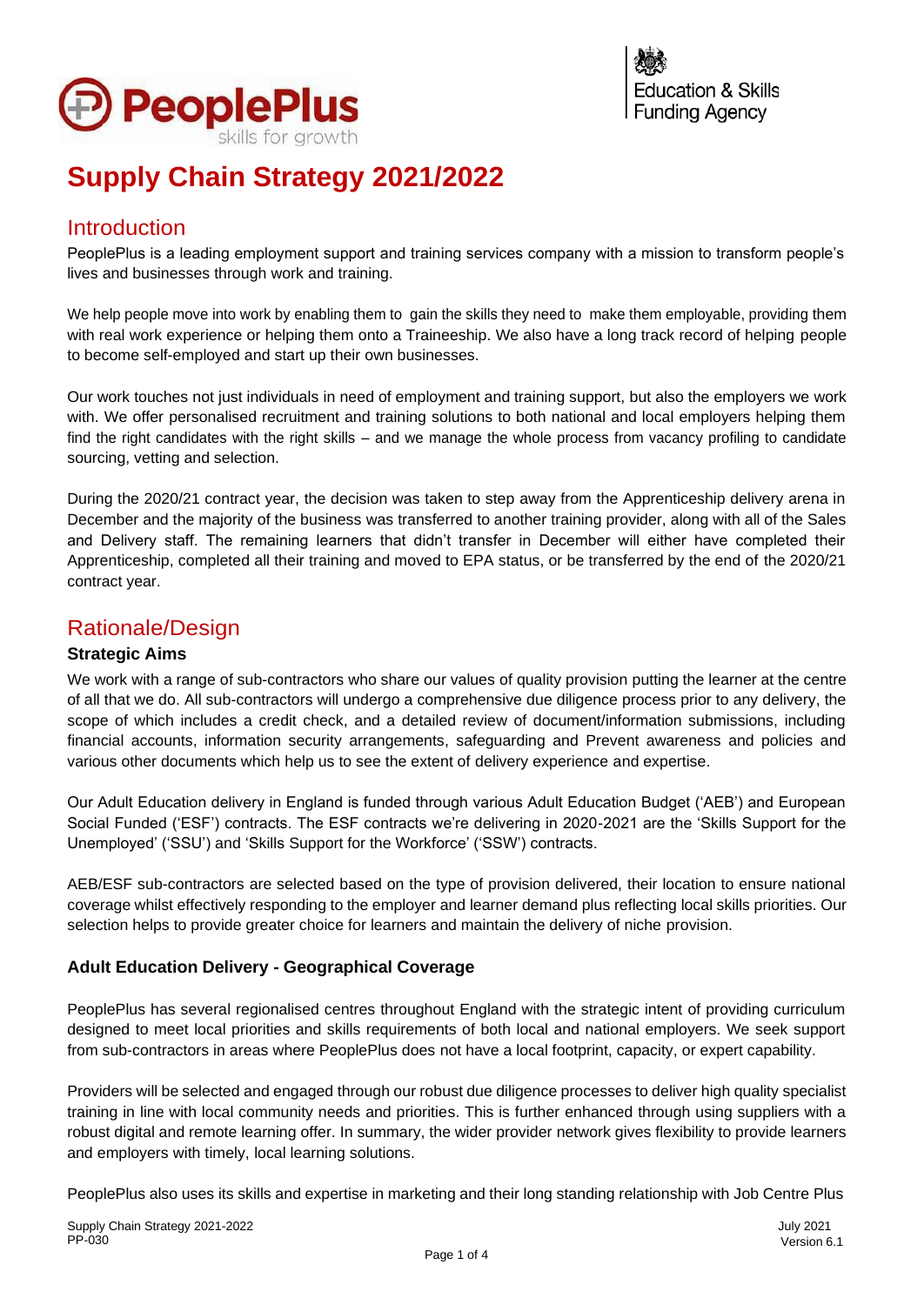

cation & Skills **Funding Agency** 

('JCP') and local contacts held with the Department for Work and Pensions ('DWP') to generate leads on behalf of their supply chain partners where value can be added to their existing engagement strategies.

#### **Adult Education Delivery - Curriculum Sectors**

Our curriculum, and that of our sub-contractors, has been designed and is delivered to meet a wide range of sector needs. This currently includes:

- − Agriculture, Horticulture & Animal Care
- − Arts, Media & Publishing
- − Business, Administration & Law
- − Construction, Planning & the Built Environment
- − Education & Training
- − Engineering & Manufacturing Technologies
- − Health Public Services & Care
- − Information Communication Technology
- − Leisure, Travel & Tourism
- − Preparation for Life & Work
- − Retail & Commercial Enterprise
- − Social Sciences

We will vary this from time to time to meet emerging priorities driven by the environment, external market forces and demand.

#### Disadvantaged Groups

PeoplePlus, in line with its mission, believe everyone should have the opportunity to progress. We are keen to engage with learners and suppliers who have a footprint in IMD (Index of Multiple Deprivation) areas to support these communities with a skills and employability offer.

Providers are selected based on their ability to provide a learning journey tailored to meet these needs to the same quality standards as PeoplePlus. Our providers ensure that specific and expert support is provided to learners and groups in this niche provision.

All sub-contractors will be managed in line with our Partner Management Framework (PMF). A list of our current subcontractors can be found [here.](https://peopleplus.co.uk/page/delivery-partners-payments)

#### Improving the Quality of Teaching and Learning

We are committed to providing all learners with a high standard of teaching, learning and assessment. This applies to learners who embark on qualifications directly with us as well as those who study with any of our sub-contractors. As such, we monitor quality for both internal and external provision in the same way, through short notice quality monitoring visits, examining many aspects of provision which impact the learner, using Ofsted's current handbook and Education Inspection Framework. Following quality monitoring we provide action points which are aimed to realise improvement for our learners. We support improvements through inviting sub-contractors to undertake CPD and training activities with us as well as activity such as paired observations.

We complete robust due diligence checks on a variety of areas which impact teaching, learning and assessment prior to sub-contractors coming on board such as teaching qualifications, functional skills approach and policy, initial and diagnostic assessment approach and policy, the sub-contractor's self-assessment report and many other areas.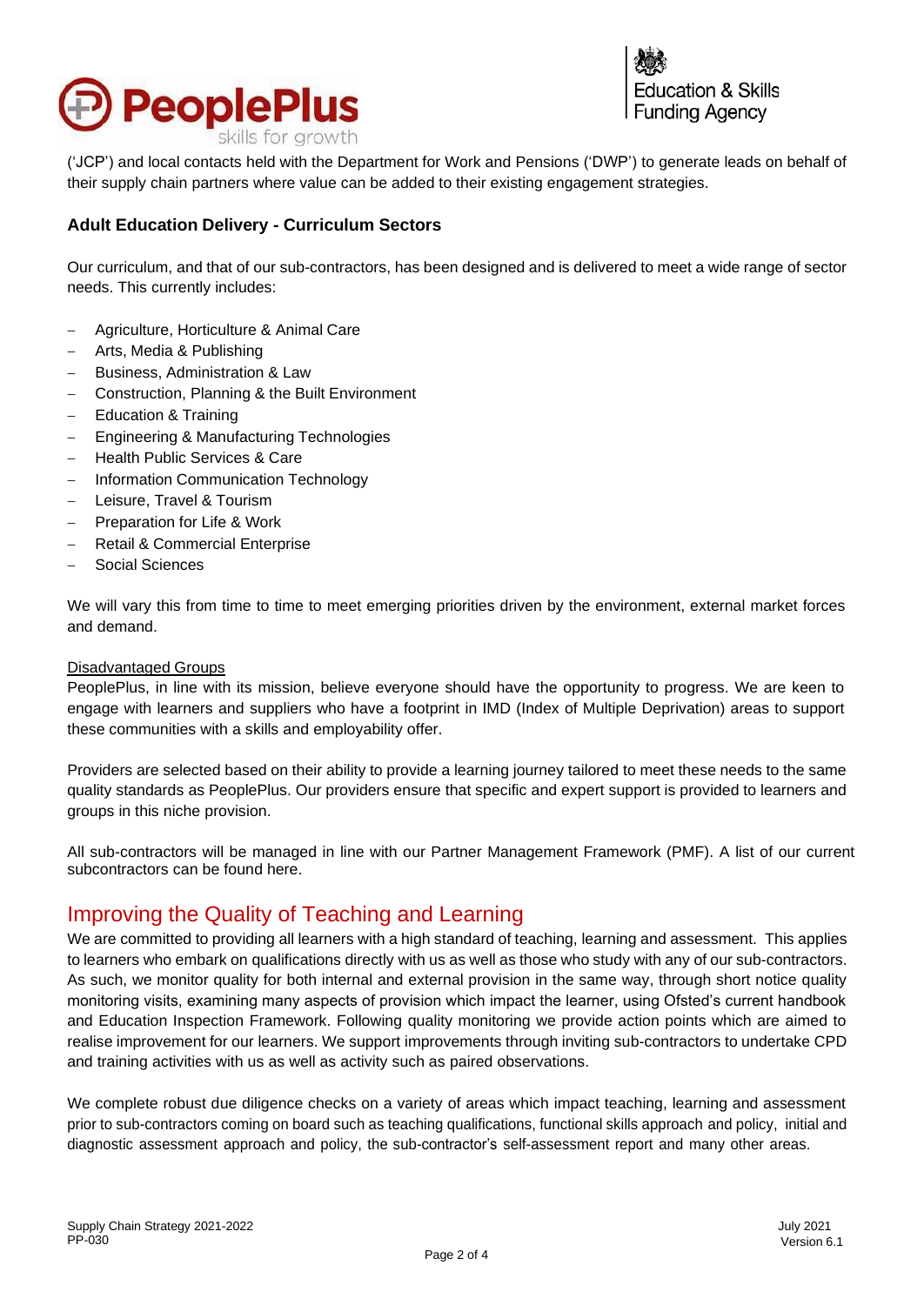

#### Reduction in the overall sub-contracting provision

PeoplePlus, in line with the requirements of the ESFA, will aim to reduce the overall amount of the AEB subcontracted provision over the course of the 2021/2022 contract year to ensure that we meet the target of having no more than 25% of the AEB contract delivery being undertaken by sub-contractors by the 31st July 2022.

## Retained Funding

For all funded provision, we pay the full value allocated by the funding body less a retained funding fee. The retained funding is to ensure that PeoplePlus can meet all of the obligations of its ESFA and other funding authority main contracts.

For the academic year 2021/2022 the sub-contract retained funding, expressed as a percentage, will be:

ESF-funded provision on a sliding scale of between 15% – 25%. The value stipulated in the ESF contract is paid following evidenced completion of the start qualifying period. Any further contract specific Milestone payments will be made following evidenced achievement of the relevant milestone and the remaining value due will be paid on evidenced programme completion. Any progression payments will be made following the evidence of relevant progression criteria.

ESFA funded provision on a sliding scale of between 12% – 30%. 80% will be paid throughout the programme once the start qualifying period has been evidenced and the remaining 20% will be paid on evidenced programme achievement. Each AEB contract issued will contain a Retained Funding Fee breakdown, which will list all services provided by PeoplePlus in support of each delivery contract. Funding will be clawed back in the event that a provider over delivers on their allocated profile or where submitted paperwork is subsequently rejected by the ESFA.

For devolved Adult Education funding, the Retained Funding Fee will be on a sliding scale of between 15%-20%.

# Retained Funding – What's Covered

Information will be provided to subcontractor about the amount of funding retained to cover the management and monitoring, administrative functions, quality assurance and oversight, support activities and quality monitoring-the individual elements are listed below:

- − Course set up, on-boarding and on-going query support
- − Compliance and system training
- − Access to IT engagement and delivery systems
- − Enrolment input and compliance checks of documentation
- − Course file monitoring (quality)
- − Monthly review of data in relation to retention, achievement, etc.
- Updates in relation to funding, provision and curriculum planning
- − Observation of Teaching and Learning
- − Monthly performance review meetings and quarterly strategic meetings
- − Access to training, CPD and forums undertaken by PeoplePlus staff
- − Information Advice and Guidance for learners from a Matrix accredited team
- − Assistance with self-assessment reporting
- − Health, Safety & Environment advice and support
- − Mandatory Safeguarding training and support
- Learner evaluation collation and summary
- − Assessments/audits
- − Prevent support and advice
- − British Values support and advice